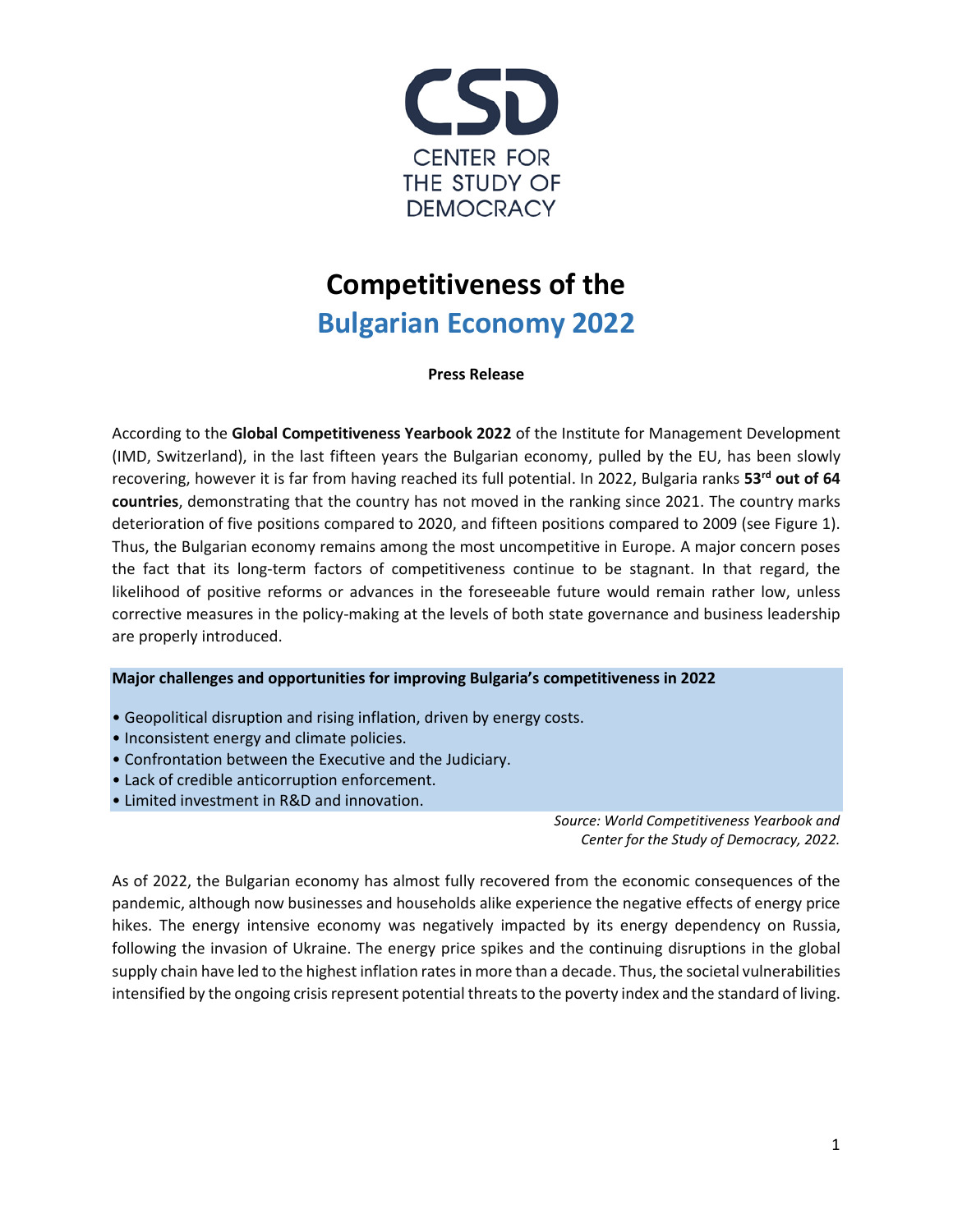

*Source: World Competitiveness Yearbook, 2022.*

Examining the competitiveness landscape, WCY estimates that Bulgaria, despite being ranked at the same place as last year, had minor improvements in most of its economic indicators (14 out of 20). However, WCY drops significantly the ranking of Bulgaria in terms of Labour Market (from 23<sup>rd</sup> to 46<sup>th</sup>) and Public Finance (from  $21^{st}$  down to  $38^{th}$ ).

Bulgaria's labour market conditions in particular have deteriorated over the past year. The unemployment rate is stabalising from the effects of the pandemic, however, the country continues to experience adverse demographic developments, with high levels of inactivity among the working age population, as well as aging and rapidly dwindling population. On the positive side, Bulgaria continues to rank in the top 10 countries in relation to remuneration of management, professionals in services, and labor force long-term growth. Lower corporate tax rates in the country attract foreign investors and global outsourcing.

WCY highlights that Bulgaria continues to improve its competitiveness in International Trade, as now it ranks 19<sup>th</sup> out of 63. While its main export partner remains the EU, Bulgaria has still achieved significant increase in its exports to rest of the world. However, in terms of International Investment the country has dropped down to 60<sup>th</sup> place. In that respect, it is vital that Bulgaria puts greater effort in attracting FDI, through improvements in its regulatory framework and providing the right financial stimulus to interested companies.

Bulgaria continues to have a lot of room for infrastructural improvement, particularly in the technology sector and the vital R&D fields of science and education. In all of these areas, WCY has slightly improved Bulgaria's ranking, however, it still remains closer to the group of the lagging countries.